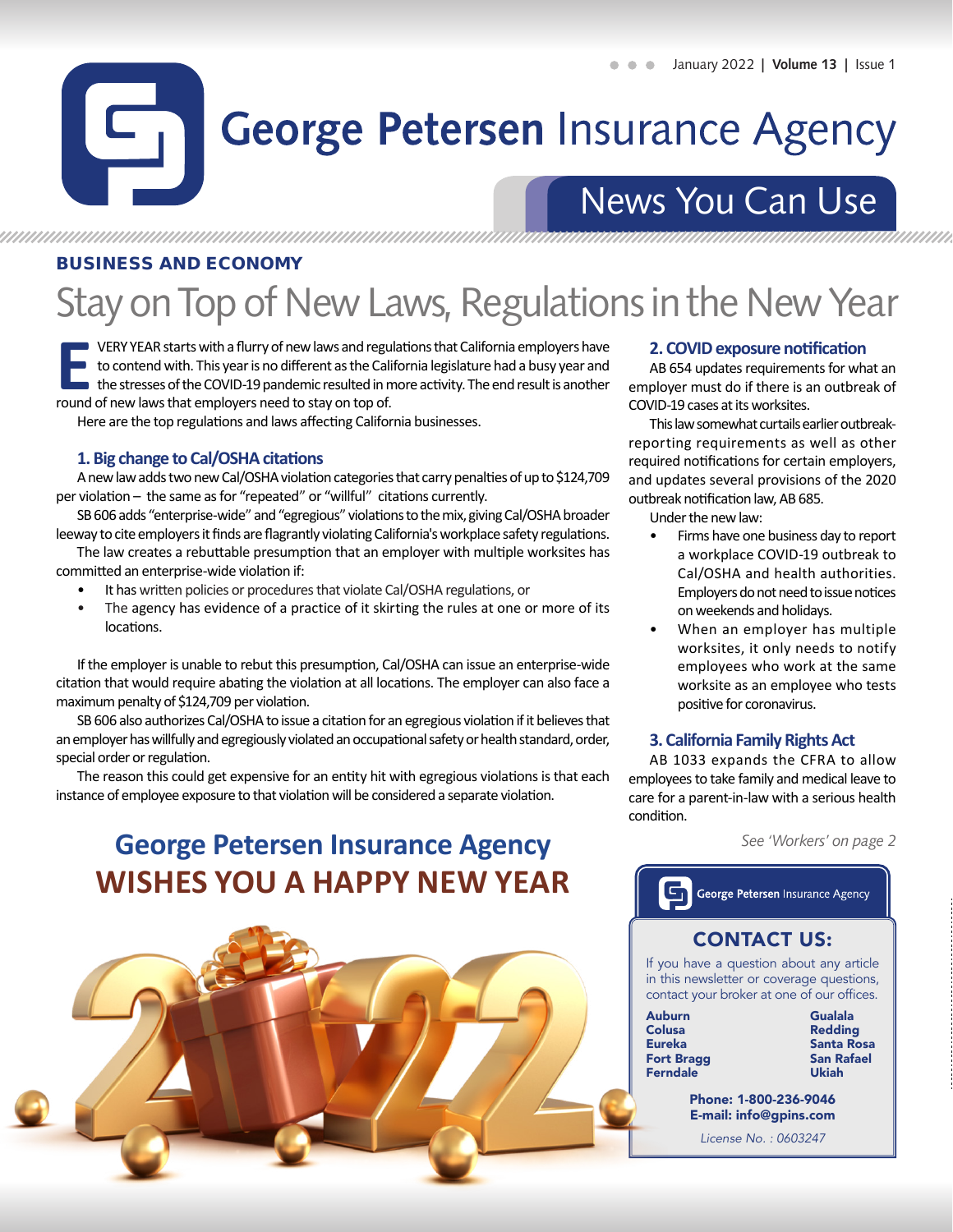#### *Continued from page 1*

## *Workers Can Take Family Medical Leave to Care for In-Laws*

It adds a requirement that mediation is a prerequisite if an employer with between 5 and 19 workers is the subject of an employee lawsuit.

#### **4. Workplace settlement agreements and NDCs**

A new law took effect Jan. 1 that prohibits employers from requiring non-disclosure clauses in settlement agreements involving any workplace harassment or discrimination claims. This builds on prior law that barred NDCs only in cases of sex discrimination or sexual harassment.

The new law expands that prohibition to all protected classes, such as disability, race, age, religion, etc.

One important note: While employees can't be prohibited from discussing the facts of the case, employers can still use clauses that prohibit the disclosure of the amount paid to settle a claim.

Also, employers can still include non-disparagement clauses or similar provisions in agreements, as long as they also include specific language stating the employee's right to discuss the facts of the case.

#### **5. New minimum wage**

Effective Jan. 1, employers will have to start paying their employees a higher minimum wage. The minimum wage for workers at operations with 25 or fewer employees bumped up to \$14 an hour, while it jumped to \$15 an hour for workers at firms with 26 or more employees.

The increases are part of a state law that has steadily hiked the minimum wage since Jan. 1, 2017, when it was around \$10.

Please note that many jurisdictions in the state have minimum wages that are higher than the state minimum wage, including San Francisco at \$16.32 an hour, \$16.45 an hour in Palo Alto and Emeryville at \$17.13.

#### **6. Wage theft penalties**

AB 1003, which took effect Jan. 1, adds a new penalty to the California Penal Code: Grand Theft of Wages. The new law makes an employer's intentional theft of wages (including tips) of more than \$950 from one employee, or \$2,350 for two or more workers, punishable as a grand theft.

The law, which also applies to wage theft from independent contractors, allows for recovery of wages through a civil action.

#### **7. COVID cases may be included in X-Mods**

The Workers' Compensation Insurance Rating Bureau of California has proposed plans to start requiring COVID-19 claims to be included when calculating employers' X-Mods.

The proposal, which would have to be approved by the state insurance commissioner, would bring to an end current rules that exclude the impact of COVID-19 workers' compensation claims on X-Mods.

If approved, the new rule would apply only to claims with an injury date on or after Sept. 1, 2022.

#### **8. Notices can be e-mailed**

A new state law authorizes employers to distribute required posters and notices to employees via e-mail in addition to mail. Required posters and notices will still need to be posted in the workplace.

#### **9. Warehouse quota rules**

Under a new law warehouse employees must be given a written description of the quotas to which they are subject within 30 days of hire.

Common quotas include the number of tasks the worker must perform, the materials to be produced or handled, and any adverse employment action that may result from a failure to meet the quota.

While employers may still implement quotas, employees are not required to meet a quota if it:

- Prevents them from taking required meal or rest periods,
- Prevents them from using the bathroom (including the time it takes to walk to and from the toilet), or
- Contravenes occupational health and safety laws.

The law also bars employers from discriminating, retaliating or taking other adverse action against an employee who:

- Initiates a request for information about a quota or personal work-speed data, or
- Files a complaint alleging a quota violated the Labor Code.

#### **10. Personnel records retention**

As of Jan. 1, employers are required to retain personnel records for applicants and employees for a minimum of four years (up from the previous requirement of three years).

That time could be expanded further if the employer is notified that a complaint has been filed through the California Department of Fair Employment and Housing.

In such instances, an employer is required to retain the records until either the matter has been resolved or until after the first date for a civil action has passed.

The employer must then retain related personnel records until receiving notification that the action has been resolved or after the filing period has expired.  $\clubsuit$ 

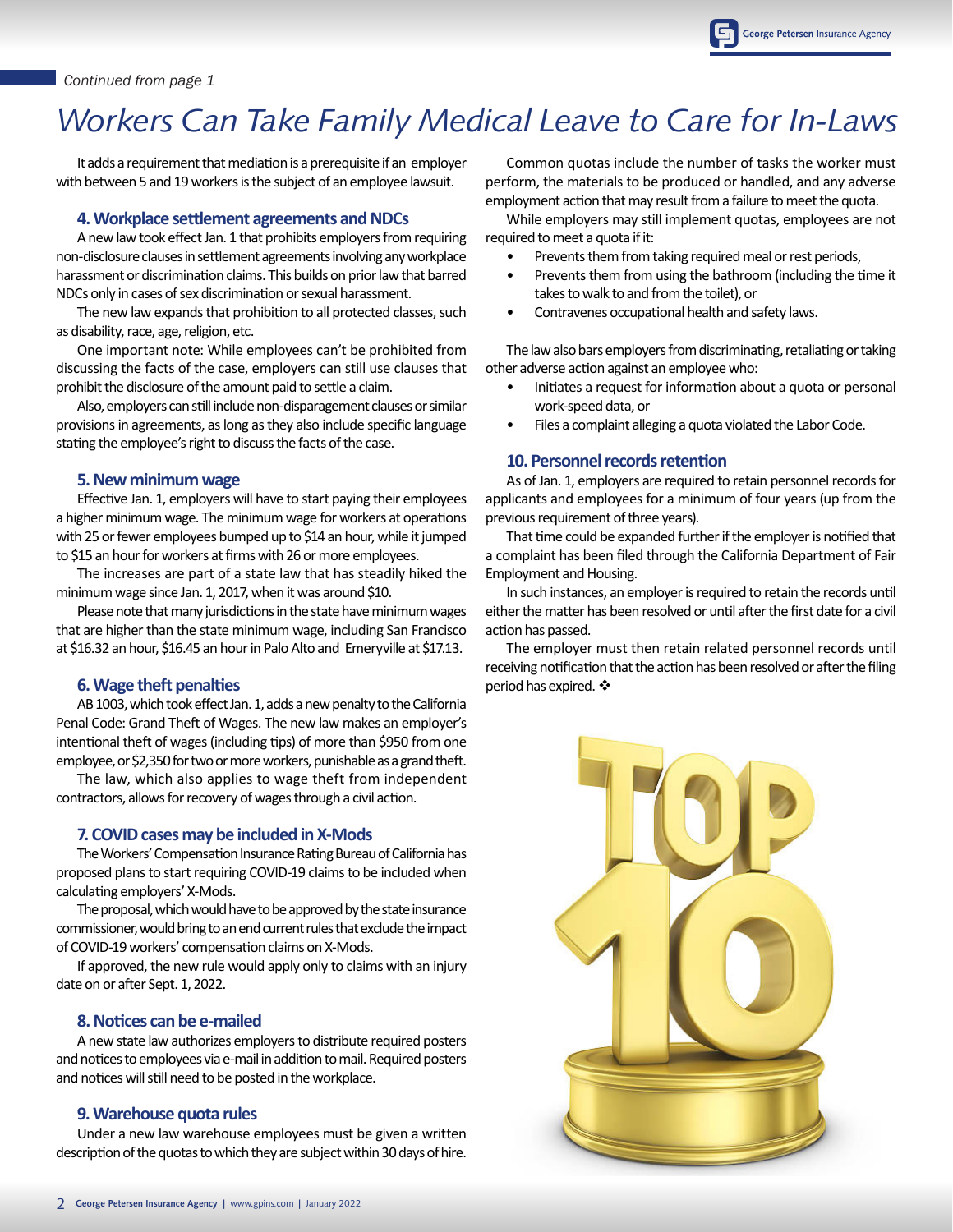#### FORMS 1094-C AND 1095-C

# IRS to Get Tough on ACA Reporting Form Mistakes

**T** HE TIME when the IRS offers relief from financial penalties to employers that make errors on their group health insurance reporting forms has come to an end.

Starting this year, the IRS will no longer offer protection against reporting error penalties when "applicable large employers" (ALEs) file their Forms 1094-C and 1095-C and the employer has made a good-faith effort to comply.

The change starting with the 2021 tax reporting year means that employers can face steep penalties for mistakes on their forms.

IRS Code requires employers who are obligated under the Affordable Care Act to offer their employees health insurance benefits to also file these forms annually.

But since employers were required to first start filing these forms in 2018, the IRS has been lenient against those that make good-faith errors on the forms.

Typically, when the IRS identifies instances when an employer may be liable for employer shared-responsibility penalties based on information provided on the forms, the agency will send them a Letter 226J.

These letters will identify an employee who may have received health insurance from their employer but is also receiving premium tax credits from a policy on an exchange.

To date, the IRS has allowed ALEs to ask for corrections on their filed forms, or to reduce the penalty without imposing reporting error penalties as well. That comes to an end this year when employers file their 2021 forms.

#### **A few heads-up**

- Starting this year, the IRS will no longer offer good-faith relief from penalties for incomplete or incorrect forms.
- For the 2021 reporting year, these penalties are \$280 per form that must be furnished to employees and \$280 per form filed with the IRS.
- According to reports, the IRS is especially focused on employers who may not be satisfying ACA requirements that all health plans they offer their staff must be "affordable," which means costing no more than 9.83% of the employee's household income for the 2021 tax year
- Thanks to the American Rescue Plan Act, more Americans qualified for premium tax credits on ACA exchanges and the act drastically increased those tax credits to the point where some people were paying \$1 a month for coverage. Employers could face reporting problems if any of their staff dropped their employer coverage and got coverage on an exchange.  $\mathbf{\dot{v}}$

## IMPORTANT DATES

Jan. 31 (extended to March 2): Deadline for furnishing 1095 forms to employees.

**Feb. 28:** Deadline for filing paper 1094 and 1095 forms with the IRS (only for employers with fewer than 250 employees). **March 31:** Deadline to file forms electronically with the IRS.